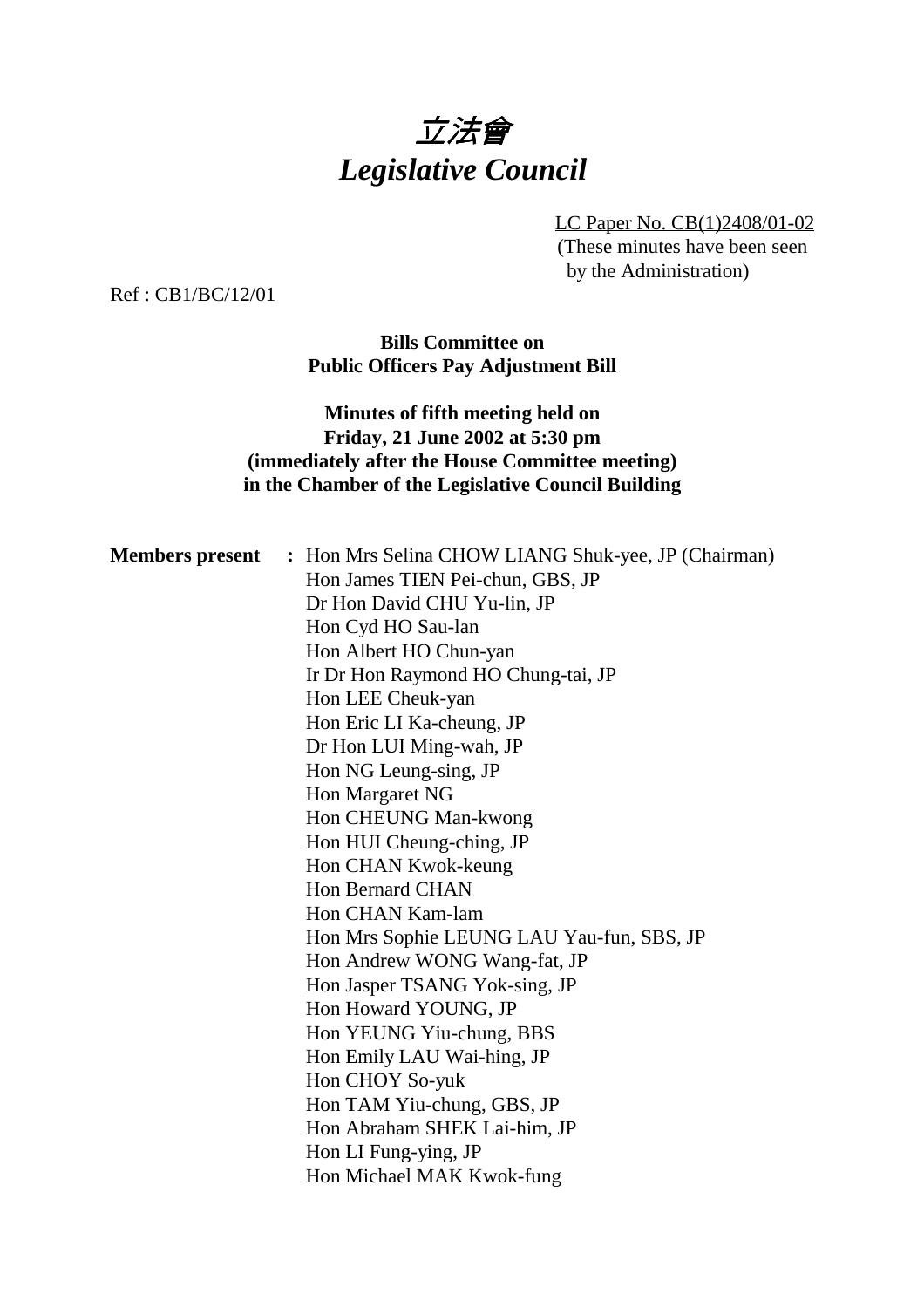|                                              | Hon IP Kwok-him, JP<br>Hon Audrey EU Yuet-mee, SC, JP<br>Hon MA Fung-kwok                          |
|----------------------------------------------|----------------------------------------------------------------------------------------------------|
| <b>Member</b><br>attending                   | : Hon CHAN Yuen-han, JP                                                                            |
| <b>Members absent</b>                        | : Hon LEUNG Yiu-chung<br>Dr Hon Philip WONG Yu-hong<br>Hon LAU Chin-shek, JP<br>Dr Hon LO Wing-lok |
| <b>Public officers</b><br>attending          | : Mrs Jessie TING<br>Deputy Secretary for the Civil Service (2)                                    |
|                                              | Mr Ian WINGFIELD<br>Law Officer (Civil Law)<br>Department of Justice                               |
|                                              | Mr David MORRIS<br>Deputy Law Draftsman (Legislation)<br>Department of Justice                     |
|                                              | Mr Gilbert MO<br>Deputy Law Draftsman (BD & A)<br>Department of Justice                            |
|                                              | Ms Angelina FUNG<br>Principal Assistant Secretary for the Civil Service (2)                        |
| <b>Clerk in attendance:</b> Miss Salumi CHAN | Chief Assistant Secretary (1)5                                                                     |
| <b>Staff in attendance : Mr Jimmy MA</b>     | Legal Adviser                                                                                      |
|                                              | Ms Pauline NG<br><b>Assistant Secretary General 1</b>                                              |
|                                              | Miss Kitty CHENG                                                                                   |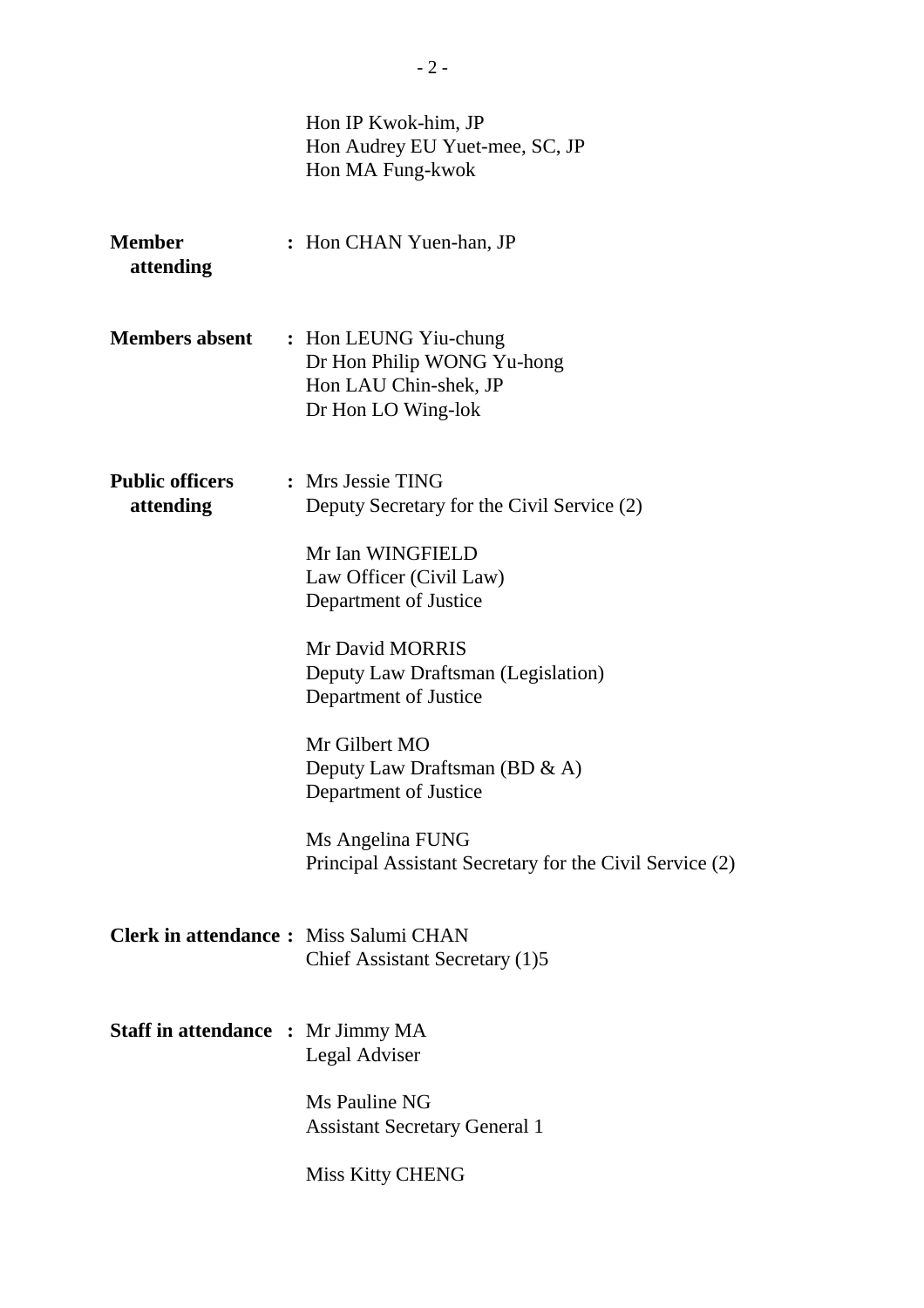#### Assistant Legal Adviser 5

Mr Anthony WONG Senior Assistant Secretary (1)8

| I. | <b>Meeting with the Administration</b>                                   |                                      |
|----|--------------------------------------------------------------------------|--------------------------------------|
|    | (LC Paper No. CB(1)2055/01-02                                            | - Letter dated 18 June 2002 from the |
|    |                                                                          | Breakfast Group to the Secretary for |
|    |                                                                          | the Civil Service                    |
|    | LC Paper No. $CB(1)2056/01-02(01)$ - "Follow-up to the fourth meeting on |                                      |
|    |                                                                          | 18 June 2002" prepared by the        |
|    |                                                                          | Legislative Council Secretariat      |
|    | LC Paper No. CB(1)2056/01-02(02) - C151 Labour Relations (Public         |                                      |
|    |                                                                          | Service) Convention, 1978            |
|    | LC Paper No. $CB(1)2056/01-02(03)$ - Administration's                    | response<br>to                       |
|    |                                                                          | members' concerns raised at the      |
|    |                                                                          | fourth meeting on 18 June 2002       |
|    | LC Paper No. $CB(1)2056/01-02(04)$ — Committee                           | Stage amendments                     |
|    |                                                                          | proposed by the Administration       |
|    | LS $109/01-02$ (Annex)                                                   | - Letter dated 5 June 2002 from the  |
|    |                                                                          | Assistant Legal Adviser to the       |
|    |                                                                          | Administration                       |
|    | LC Paper No. $CB(1)1964/01-02(02)$ The Administration's reply dated      |                                      |
|    |                                                                          | 10 June 2002 to the Assistant Legal  |
|    |                                                                          | Adviser                              |
|    | LC Paper No. $CB(1)2080/01-02(01)$ Letter dated 20 June 2002 from the    |                                      |
|    |                                                                          | Assistant Legal Adviser to the       |
|    |                                                                          | Administration)                      |

The Bills Committee deliberated (Index of proceedings attached at **Appendix**).

Matters arising from the fourth meeting on 18 June 2002

2. Members noted that the Administration had, in response to members' request at the fourth meeting of the Bills Committee on 18 June 2002, provided two examples of overseas jurisdictions where the pay of public sector employees was reduced by oneoff legislation (LC Paper No. CB(1)2056/01-02(03)). The two examples were the Public Sector Pay Reduction (PSPR) Act (1994), Prince Edward Island, Canada, and the State Government Leaders' Salary Reduction (SGLSR) Act (2002), Illinois, USA.

3. To facilitate members to make a comparison with the Bill, Miss Margaret NG requested the Administration to provide background information about the PSPR Act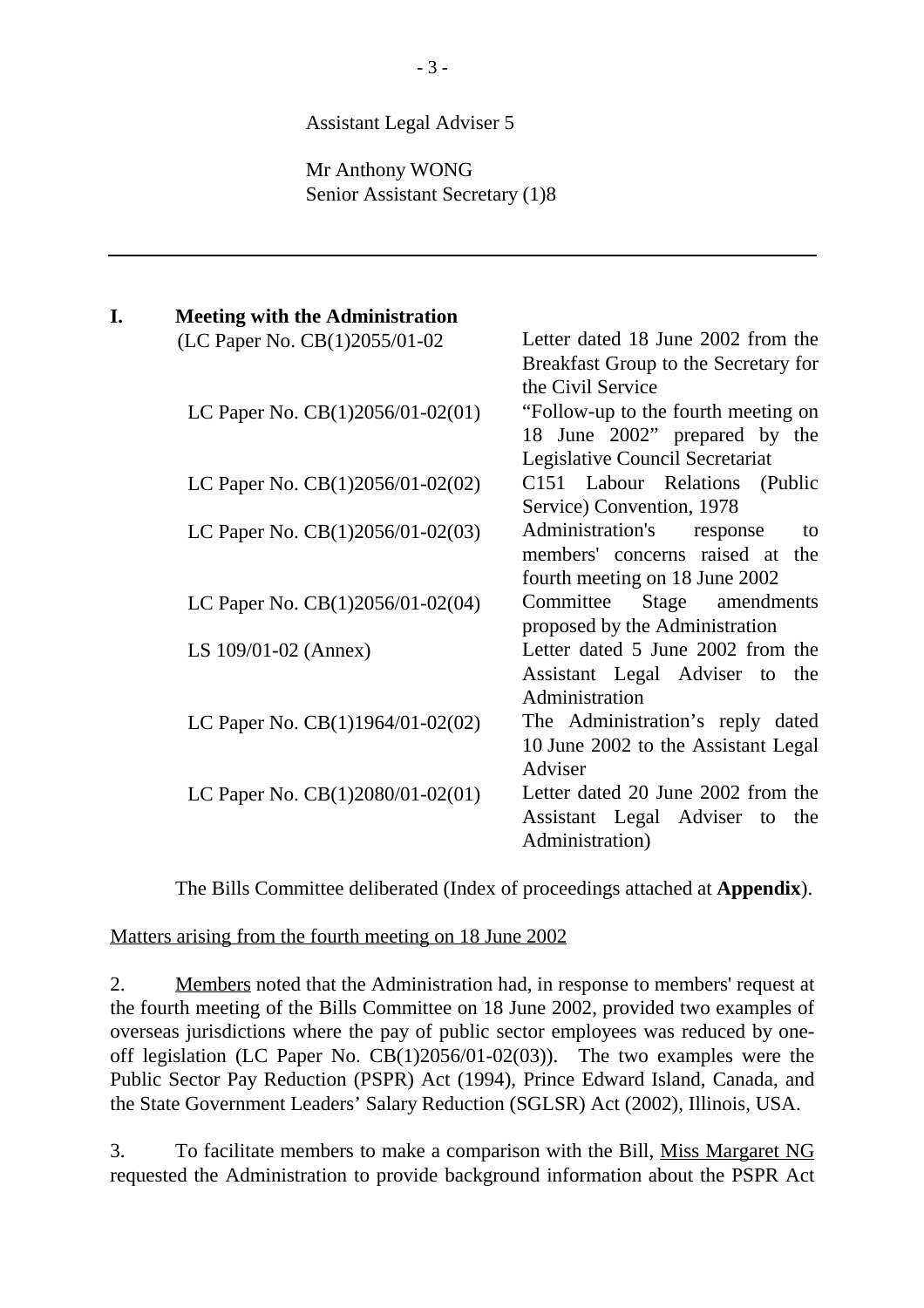and SGLSR Act, including the civil service pay adjustment mechanism in Prince Edward Island and Illinois. The Deputy Secretary for the Civil Service (2) (DS(CS)(2)) responded that while the civil service pay adjustment mechanism in those two places might not be the same as that in Hong Kong, the two Acts aimed to reduce the pay of public sector employees on a one-off basis.

4. The Legal Adviser (LA) advised that in Prince Edward Island, the Labour Act defined the rights of employers and employees and provided for the mechanism of collective bargaining. The Act was applicable to public sector employees. Moreover, the Civil Service Act provided for the establishment of a Civil Service Commission which was empowered to deal with, amongst other things, the appointment of civil servants and issues related to collective bargaining in the civil service. The PSPR Act passed in 1994 provided for a pay reduction for one year. Negotiations took place in 1995 and agreement was subsequently reached in 1996 to recoup the rollback.

5. Miss Margaret NG considered the background information provided by LA useful, as it set out the civil service pay adjustment mechanism in Prince Edward Island, which was in fact very different from that in Hong Kong. She strongly protested that the Administration had not included such information in its written reply to the Bills Committee. Ms Audrey EU shared Miss NG's view and wished to record her regret that the Administration had omitted such important information in its written reply. Mr Andrew WONG also considered it meaningless for the Administration to provide the two examples without any background information. He further queried whether the SGLSR Act in Illinois was a relevant example, as the Act only provided for pay reduction for certain persons who were in leadership positions in the state government of Illinois.

6. The Law Officer (Civil Law), Department of Justice explained that the PSPR Act and SGLSR Act were quoted by the Administration, in response to members' request raised at the fourth meeting, as examples to illustrate that legislation which affected contractual rights had been enacted in overseas jurisdictions. They were not put forward by the Administration as the justifications for the Bill. Indeed, the Administration was unaware of the background information provided by LA.

7. At members' request,  $DS(CS)(2)$  agreed to provide the Bills Committee with the full text of the PSPR Act and SGLSR Act, and LA agreed to provide some background information on the two Acts in writing.

(*Post meeting note*: The information requested in paragraph 7 was forwarded to members vide LC Paper No.  $CB(1)2095/01-02(03)$  to  $(04)$  on 24 June 2002.)

Other follow-up actions to be taken by the Administration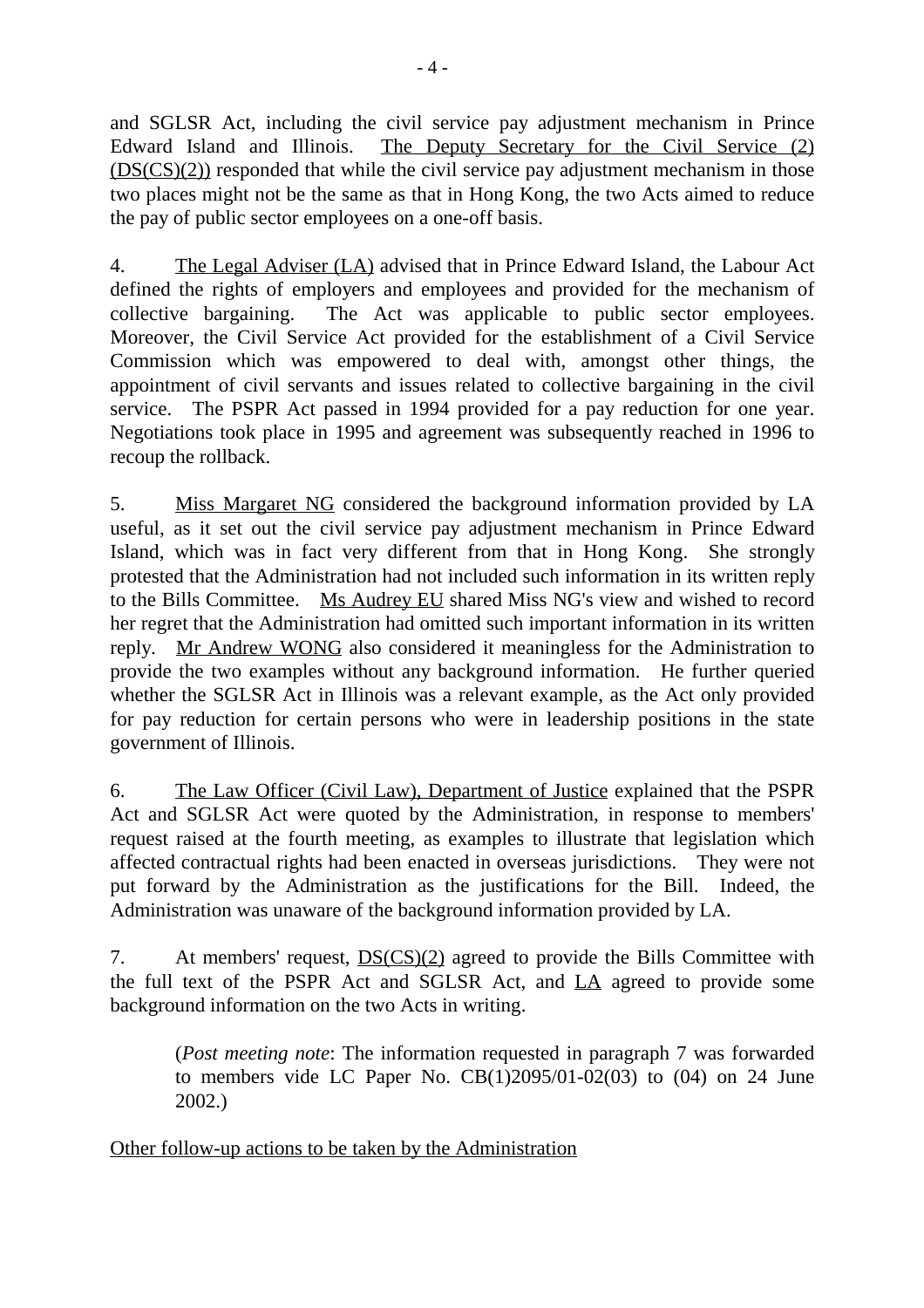8. At members' request, the Administration agreed to follow up on the issues listed below:

- (a) To provide samples of the Memorandum on Conditions of Service of government contract staff appointed before June 2000, including those officers on short term contracts; and
- (b) To consider amending the drafting of clause 9 to reflect the purpose of the clause, which was to modify those provisions of the contract dealing with pay in accordance with the provisions of the Bill, e.g. to replace "The contracts of employment of public officers are to be read as" by "The contracts of employment of public officers are to be varied…".

(*Post-meeting note*: The information requested in paragraph 8(a) was circulated to members vide LC Paper Nos. CB(1)2107/01-02(01) to (03) on 25 June 2002. The proposed amendment to clause 9 suggested in paragraph 8(b) was circulated to members vide LC Paper No. CB(1)2086/01-02(03) on 25 June 2002.)

Date of next meeting

9. Members noted that the sixth meeting of the Bills Committee would be held on Saturday, 22 June 2002 at 11:00 am.

#### **II. Any other business**

10. There being no other business, the meeting ended at 7:25 pm.

Legislative Council Secretariat 6 August 2002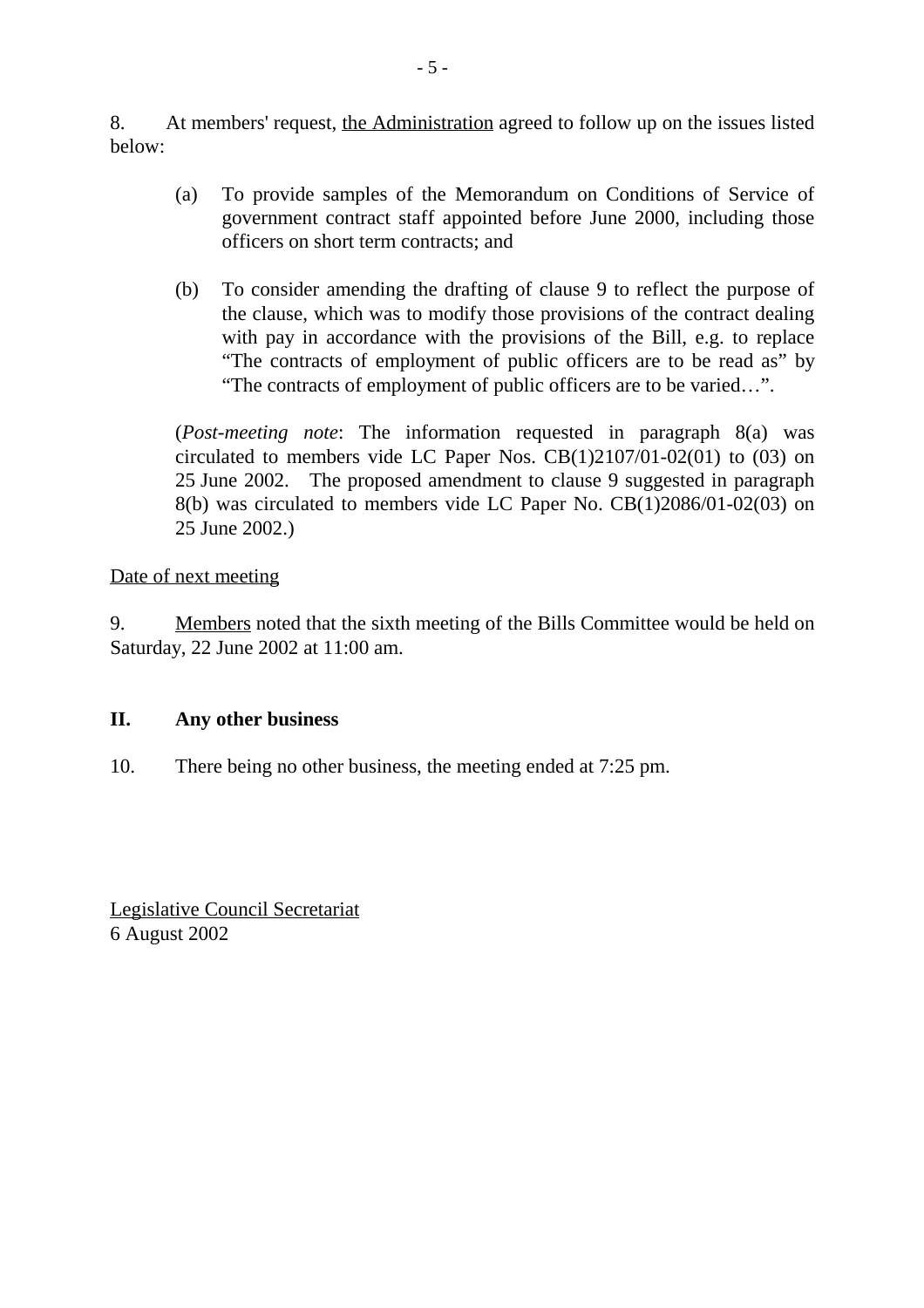## **Appendix**

### **Proceedings of the fifth meeting of the Bills Committee on Public Officers Pay Adjustment Bill on Friday, 21 June 2002 at 5:30 pm (immediately after the House Committee meeting) in the Chamber of the Legislative Council Building**

| <b>Time</b>       | <b>Speaker</b>                                  | Subject(s)                                                                                                                                                                                               | <b>Action</b> |
|-------------------|-------------------------------------------------|----------------------------------------------------------------------------------------------------------------------------------------------------------------------------------------------------------|---------------|
|                   |                                                 |                                                                                                                                                                                                          | required      |
|                   | Agenda Item I — Meeting with the Administration |                                                                                                                                                                                                          |               |
| $000000 - 000200$ | Chairman                                        | Welcoming<br>introductory<br>and<br>remarks                                                                                                                                                              |               |
| $000200 - 000218$ | Miss Margaret NG                                | Meeting arrangements                                                                                                                                                                                     |               |
| $000218 - 000225$ | Mr Andrew WONG                                  | -ditto-                                                                                                                                                                                                  |               |
| 000225 - 000236   | Mr James TIEN                                   | -ditto-                                                                                                                                                                                                  |               |
| 000236 - 000355   | Chairman                                        | Matters arising from the fourth<br>meeting of the Bills Committee                                                                                                                                        |               |
| 000355 - 000715   | Administration                                  | Responses to issues raised in the<br>fourth meeting of the Bills<br>Committee                                                                                                                            |               |
| 000715 - 001046   | Miss Margaret NG                                | Justifications for implementing<br>pay reduction through legislation,<br>and<br>the<br>two<br>examples<br>of<br>legislation<br>reducing<br>public<br>officers'<br>in<br>pay<br>overseas<br>jurisdictions |               |
| 001046 - 001612   | Administration                                  | -ditto-                                                                                                                                                                                                  | Admin         |
| 001612 - 001726   | Legal Adviser (LA)                              | The two examples of legislation<br>reducing public officers' pay in<br>overseas jurisdictions                                                                                                            |               |
| 001726 - 001915   | Miss Margaret NG                                | -ditto-                                                                                                                                                                                                  |               |
| 001915 - 002200   | Administration                                  | -ditto-                                                                                                                                                                                                  |               |
| 002200 - 002220   | Miss Margaret NG                                | -ditto-                                                                                                                                                                                                  |               |
| 002220 - 002256   | Administration                                  | -ditto-                                                                                                                                                                                                  |               |
| 002256 - 002434   | Mr Andrew WONG                                  | -ditto-                                                                                                                                                                                                  |               |
| 002434 - 002509   | LA                                              | -ditto-                                                                                                                                                                                                  |               |
| 002509 - 002552   | Mr Andrew WONG                                  | -ditto-                                                                                                                                                                                                  |               |
| 002552 - 002604   | Chairman                                        | -ditto-                                                                                                                                                                                                  | LA            |
| 002604 - 002722   | Administration                                  | -ditto-                                                                                                                                                                                                  |               |
| 002722 - 002750   | Chairman                                        | -ditto-                                                                                                                                                                                                  |               |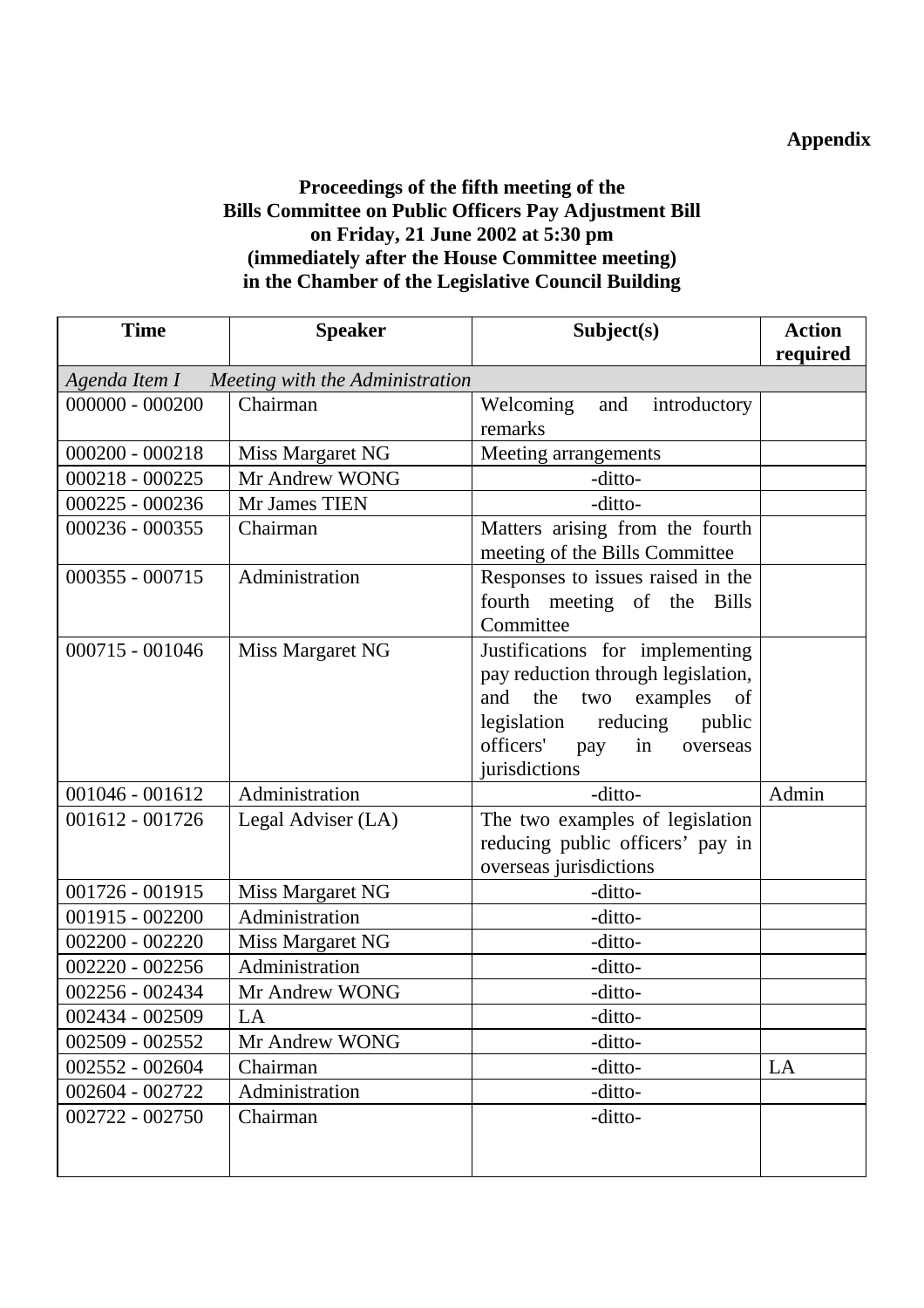$- 2 -$ 

| <b>Time</b>     | <b>Speaker</b>   | Subject(s)                                                                                                                                                              | <b>Action</b><br>required |
|-----------------|------------------|-------------------------------------------------------------------------------------------------------------------------------------------------------------------------|---------------------------|
| 002750 - 003027 | Mr LEE Cheuk-yan | Bill<br>Whether<br>the<br>would<br>Article 39<br>of the<br>contravene<br>Basic Law and Article 8 of C 151<br>Labour<br>Relations<br>(Public<br>Service) Convention 1978 |                           |
| 003027 - 003214 | Administration   | -ditto-                                                                                                                                                                 |                           |
| 003214 - 003306 | Mr LEE Cheuk-yan | -ditto-                                                                                                                                                                 |                           |
| 003306 - 003340 | Administration   | -ditto-                                                                                                                                                                 |                           |
| 003340 - 003352 | Mr LEE Cheuk-yan | -ditto-                                                                                                                                                                 |                           |
| 003352 - 003412 | Administration   | -ditto-                                                                                                                                                                 |                           |
| 003412 - 003605 | Ms Audrey EU     | The two examples of legislation<br>reducing public officers' pay in<br>overseas jurisdictions                                                                           |                           |
| 003605 - 003634 | Administration   | -ditto-                                                                                                                                                                 |                           |
| 003634 - 003915 | Mr Albert HO     | variation<br>The<br>clause<br>in<br>the<br>Memorandum on Conditions of<br>Service for staff on short-term<br>contracts                                                  |                           |
| 003915 - 003950 | Chairman         | -ditto-                                                                                                                                                                 |                           |
| 003950 - 004024 | Mr Albert HO     | -ditto-                                                                                                                                                                 |                           |
| 004024 - 004144 | Administration   | -ditto-                                                                                                                                                                 |                           |
| 004144 - 004248 | Mr Albert HO     | -ditto-                                                                                                                                                                 |                           |
| 004248 - 004405 | Administration   | -ditto-                                                                                                                                                                 |                           |
| 004405 - 004422 | Chairman         | -ditto-                                                                                                                                                                 |                           |
| 004422 - 004432 | Mr Albert HO     | -ditto-                                                                                                                                                                 | Admin                     |
| 004432 - 004554 | Administration   | -ditto-                                                                                                                                                                 |                           |
| 004554 - 004618 | Chairman         | -ditto-                                                                                                                                                                 |                           |
| 004618 - 004659 | Administration   | -ditto-                                                                                                                                                                 |                           |
| 004659 - 004812 | Mr Albert HO     | Justification<br>for<br>the<br>implementation of pay reduction<br>legislation<br>through<br>before<br>reaching an agreement on the<br>amount to be reduced              |                           |
| 004812 - 004854 | Administration   | -ditto-                                                                                                                                                                 |                           |
| 004854 - 005005 | Mr Albert HO     | -ditto-                                                                                                                                                                 |                           |
| 005005 - 005240 | Chairman         | -ditto-                                                                                                                                                                 |                           |
| 005240 - 005340 | Mr LEE Cheuk-yan | Whether<br><b>Bill</b><br>the<br>would<br>contravene Article 8 of C 151<br>Relations<br>Labour<br>(Public<br>Service) Convention 1978                                   |                           |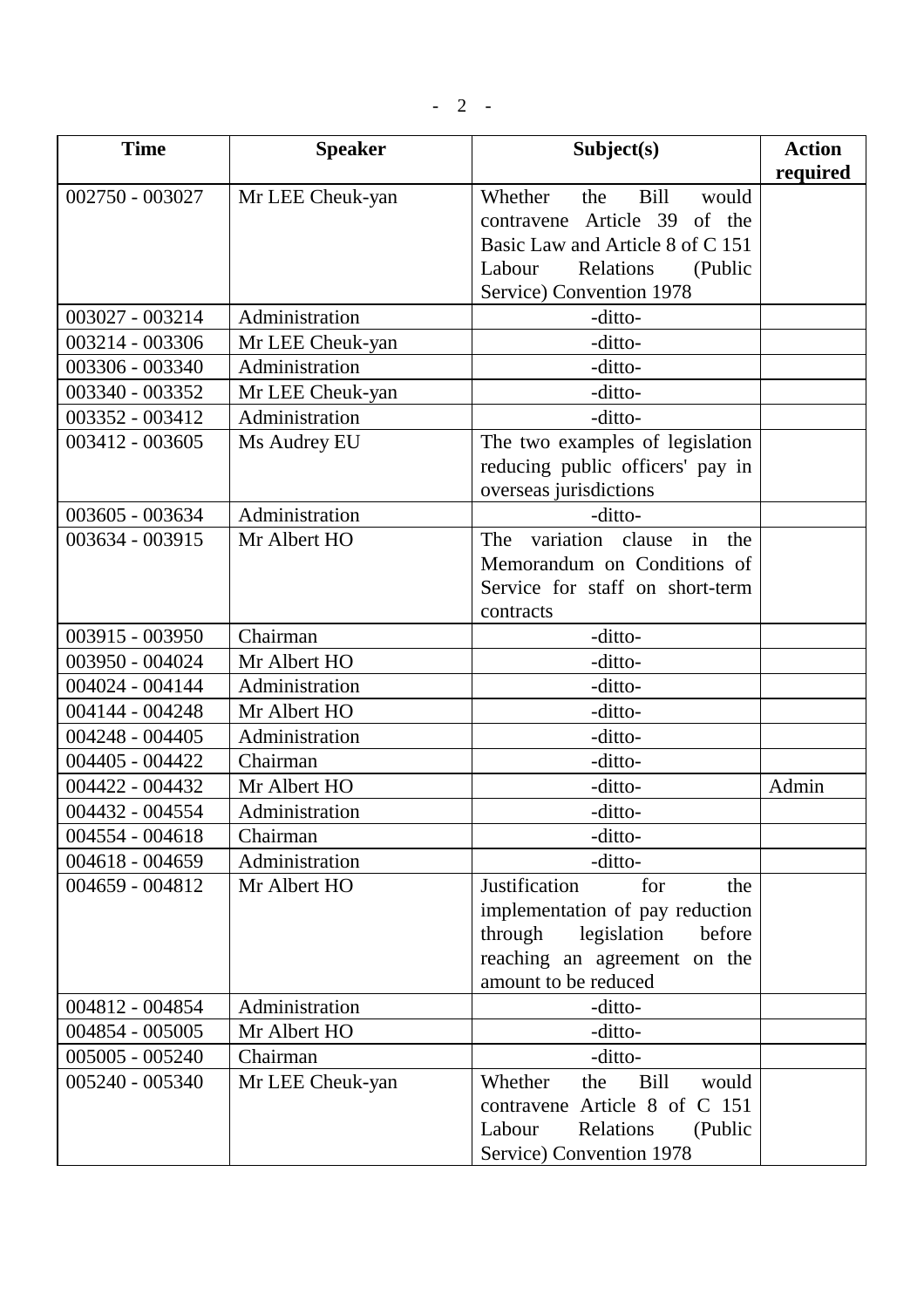| <b>Time</b>     | <b>Speaker</b>                   | Subject(s)                                                       | <b>Action</b> |
|-----------------|----------------------------------|------------------------------------------------------------------|---------------|
|                 |                                  |                                                                  | required      |
|                 |                                  |                                                                  |               |
| 005340 - 005425 | Chairman                         | Bill<br>Whether<br>the<br>would<br>contravene Article 8 of C 151 |               |
|                 |                                  | Relations<br>Labour                                              |               |
|                 |                                  | (Public<br>Service) Convention 1978                              |               |
| 005425 - 005656 |                                  | Comments on the drafting of                                      |               |
|                 | Miss Margaret NG                 | clause 9 of the Bill                                             |               |
| 005656 - 005808 | Administration                   | -ditto-                                                          |               |
| 005808 - 005912 | Miss Margaret NG                 | -ditto-                                                          |               |
| 005912 - 005944 | Administration                   | -ditto-                                                          |               |
| 005944 - 010101 | Chairman                         | -ditto-                                                          |               |
| 010101 - 010131 | Miss Margaret NG                 | -ditto-                                                          |               |
| 010131 - 010326 | <b>Assistant Legal Adviser 5</b> | -ditto-                                                          |               |
| 010326 - 010508 | LA                               | -ditto-                                                          |               |
| 010508 - 010656 | Miss Margaret NG                 | -ditto-                                                          |               |
| 010656 - 010821 | Administration                   | -ditto-                                                          |               |
| 010821 - 010835 | Miss Margaret NG                 | -ditto-                                                          |               |
| 010835 - 010940 | Administration                   | -ditto-                                                          |               |
| 010940 - 011237 | Ms Audrey EU                     | -ditto-                                                          |               |
| 011237 - 011332 | Administration                   | -ditto-                                                          |               |
| 011332 - 011400 | Chairman                         | -ditto-                                                          |               |
| 011400 - 011542 | Administration                   | -ditto-                                                          |               |
| 011542 - 011558 | Ms Audrey EU                     | -ditto-                                                          |               |
| 011558 - 011638 | Chairman                         | -ditto-                                                          | Admin         |
| 011638 - 011722 | Miss CHAN Yuen-han               | basis<br>for<br>Legal<br>the                                     |               |
|                 |                                  | Administration to implement pay                                  |               |
|                 |                                  | reduction<br>through<br>unilateral                               |               |
|                 |                                  | variation of contracts                                           |               |
| 011722 - 011807 | Administration                   | -ditto-                                                          |               |
| 011807 - 011838 | Miss CHAN Yuen-han               | -ditto-                                                          |               |
| 011838 - 011900 | Administration                   | -ditto-                                                          |               |
| 011900 - 011909 | Miss CHAN Yuen-han               | -ditto-                                                          |               |
| 011909 - 011924 | Administration                   | -ditto-                                                          |               |
| 011924 - 011937 | Miss CHAN Yuen-han               | -ditto-                                                          |               |
| 011937 - 011958 | Administration                   | -ditto-                                                          |               |
| 011958 - 012016 | Miss CHAN Yuen-han               | -ditto-                                                          |               |
| 012016 - 012109 | Mr LEE Cheuk-yan                 | Whether the Bill would set a                                     |               |
|                 |                                  | precedent for pay reduction in<br>the future                     |               |
| 012109 - 012134 | Administration                   | -ditto-                                                          |               |